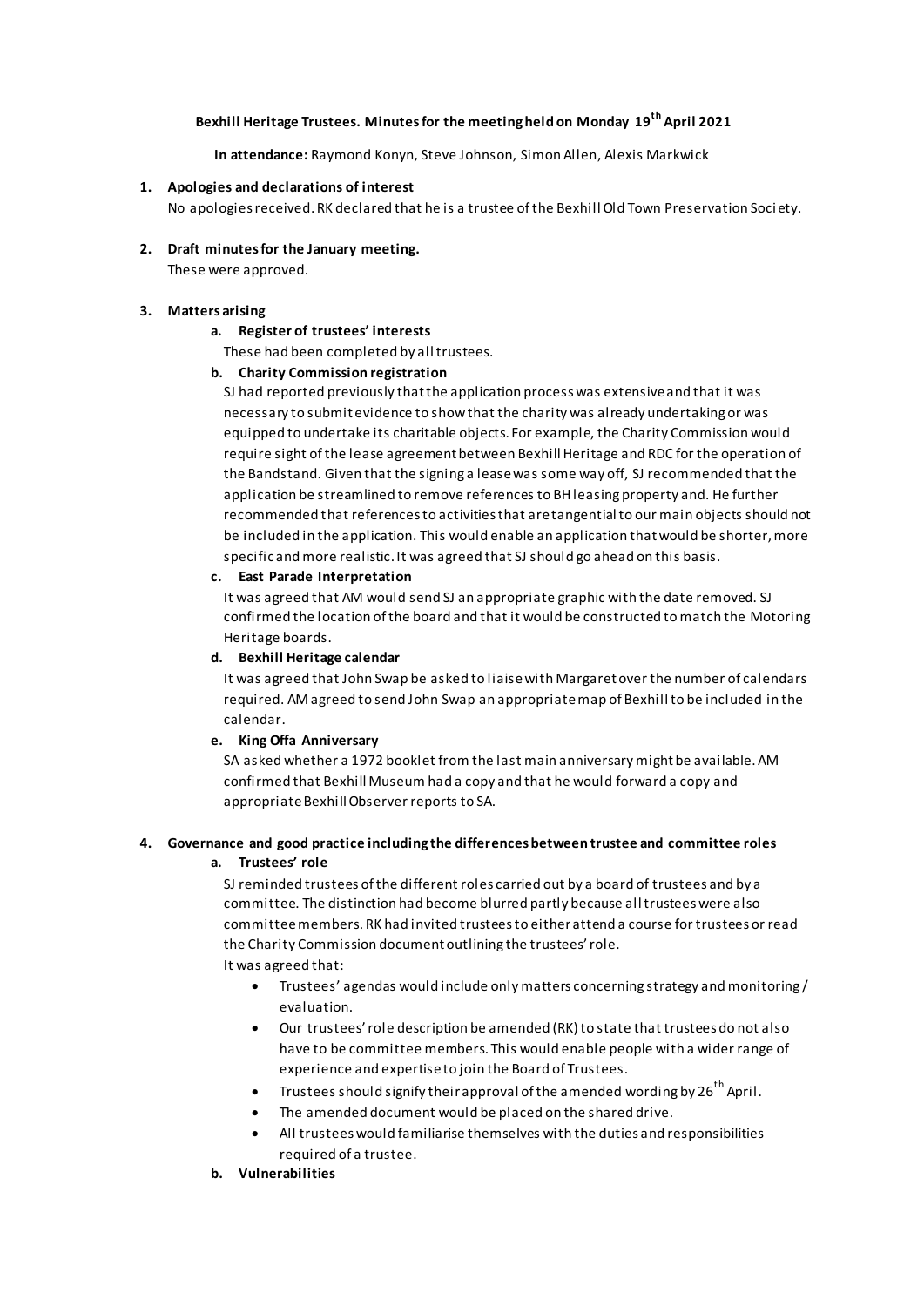RK outlined the following vulnerabilities.

- Trustees and committee members do not always reply to messages in a timely fashion and are sometimes unavailable without reasonable notice. This places undue pressure on the Chair and hampers organisational efficiency.
- Actions agreed at meetings are sometimes not compl eted.
- Data protection requires attention so that our members can be reassured that the charity is compliant with all relevant legislation.
- There is an over-dependence on one person for the efficient use of IT in the support of the charity's work.

RK went on to outline solutions that may mitigate some of the above risks as follows:

- Trustees should let RK know if they are unavailable.
- Draft minutes should be circulated within 7 days of a meeting having taken place. Agendas should be circulated at least 7 days prior to a meeting Minutes should include clear action points. An alternative would be for action points from a committee to be circulated within 7 days of a meeting with the detailed minutes to follow. (RK offered to discuss this with the minutes secretary.)
- Co-opt additional trustees (preferably female). RK offered to make appropriate approaches once local elections were over.
- IT support could be outsourced to a local firm. RK acknowledged that this would be expensive. The alternative would be for AM to train others to deputise when necessary.
- Committee members and trustees should upload documents to the shared drive if something needs to be shared.

In response, trustees made the following points and suggestions:

- SJ suggested that we should adopt more effective email and communication protocols that would allow colleagues reasonable time to respond, especially in relation to important decisions. Such decisions should, in any case, be discussed in committee or by trustees rather than decided by email.
- SJ further suggested that we should communicate more often on a 'need to know' basis in order to reduce the sometimes overwhelming email traffic. Replying to 'all' or copying to all is also something that should be avoided unless it is necessary.
- AM suggested a 'document folder' idea. He would create a folder titled 'website'.
- AM suggested that Luke at RVA may be prepared to handle security upgrades in an emergency as we operate the same system as RVA.
- AM offered to train John Swap so that he could maintain the membership records and show RK how to administer core Google functions.
- AM would also consider other vulnerabilities and report these back to trustees.

### **5. Nominating additional trustees**

This was discussed and decided as part of the previous item.

### **6. Approval of Development / Organisational Plan**

### *(Our discussion included reference to points connected to the charity's project plan – agenda item 7.)*

It was agreed that:

- RK would amend timescales in the organisational plan to reflect Covid-related slippage or other unanticipated delays. He would then file the plan as a 'shared document'.
- SJ would send SA marketing information for the sale of the Bexhill flag as a Christmas gift.

### **7. Project plans**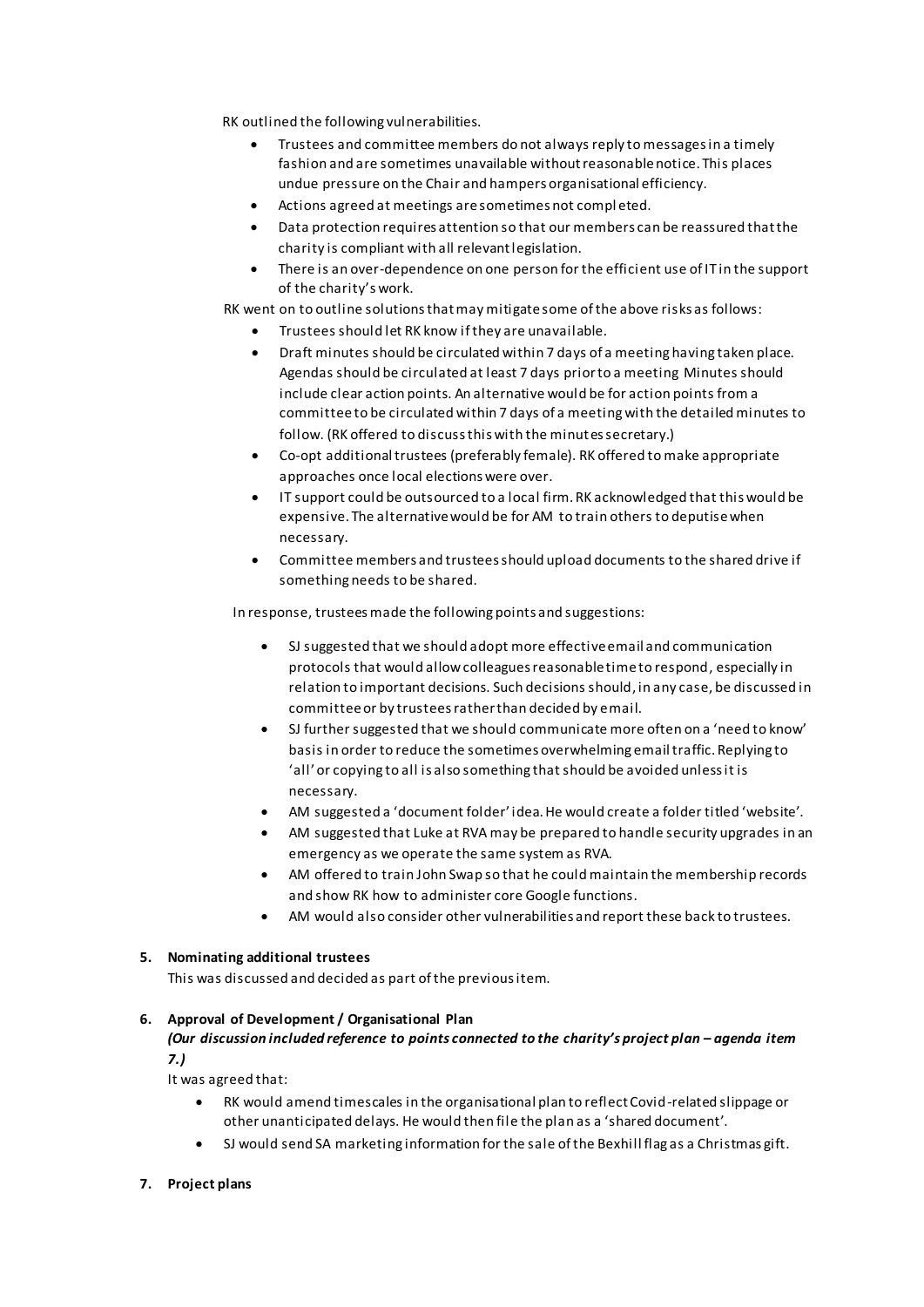See previous item.

**8. Approval of provisional end of year account and arrangements for the annual trustees' report to members.**

Trustees approved the provisional accounts for 2020/21. SJ agreed to mention members' 3 month Covid 'discount' as part of the commentary on the accounts. It was agreed that SJ would produce a draft trustees' report to members in good time for trustees' consideration and approva l. This would then be circulated to members prior to the AGM.

### **9. Arrangements for the AGM**

It was agreed that the AGM be held on  $16<sup>th</sup>$  June as previously planned and that the meeting would be held Google Meet since this would enable more members to attend. SJ agreed to produce an agenda. This would include the election of trustees and committee members. The notice for the meeting would be sent to members at the end of May. It was agreed that RK would approach the Chair of the newly elected Town Council to be guest speaker on the theme of 'Vision for Bexhill'. The agenda would also include a reminder to members to make their nominations for the Civic Pride Award. This would include nominations for 'heritage' shop fronts. RK would arrange for the nomination form to be suitably amended and placed on the website.

### **10. Any Other Business**

### **Cooden Moat**

Trustees remained concerned about the possibility of illegal excavation of Cooden Moat. It was agreed that RK would ask David Beales about representation at the public enquiry.

### **Town Hall redevelopment proposal**

RK had written to members of Rother District Council on behalf of the committee expressing concern about the possible demolition of two Edwardian houses adjacent to the Town Hall. SJ suggested that he would have expected committee members to have been given more time to consider the letter as part of an agreed strategy or that the matter had been discussed by trustees this evening. It was agreed to discuss next steps at the forthcoming committee meeting.

### **West Parade Clocktower**

SA would carry out a review of the clocktower's condition and report to the committee. SJ offered to assist. AM would obtain the key.

### **11. Date of the next meeting**

The next meeting would be held on 25<sup>th</sup> October

### **12. Development planning**

Trustees worked through a project development plan for the next two years having agreed that the process would enable members to better understand the charity's priorities and help the charity guard against over-commitment.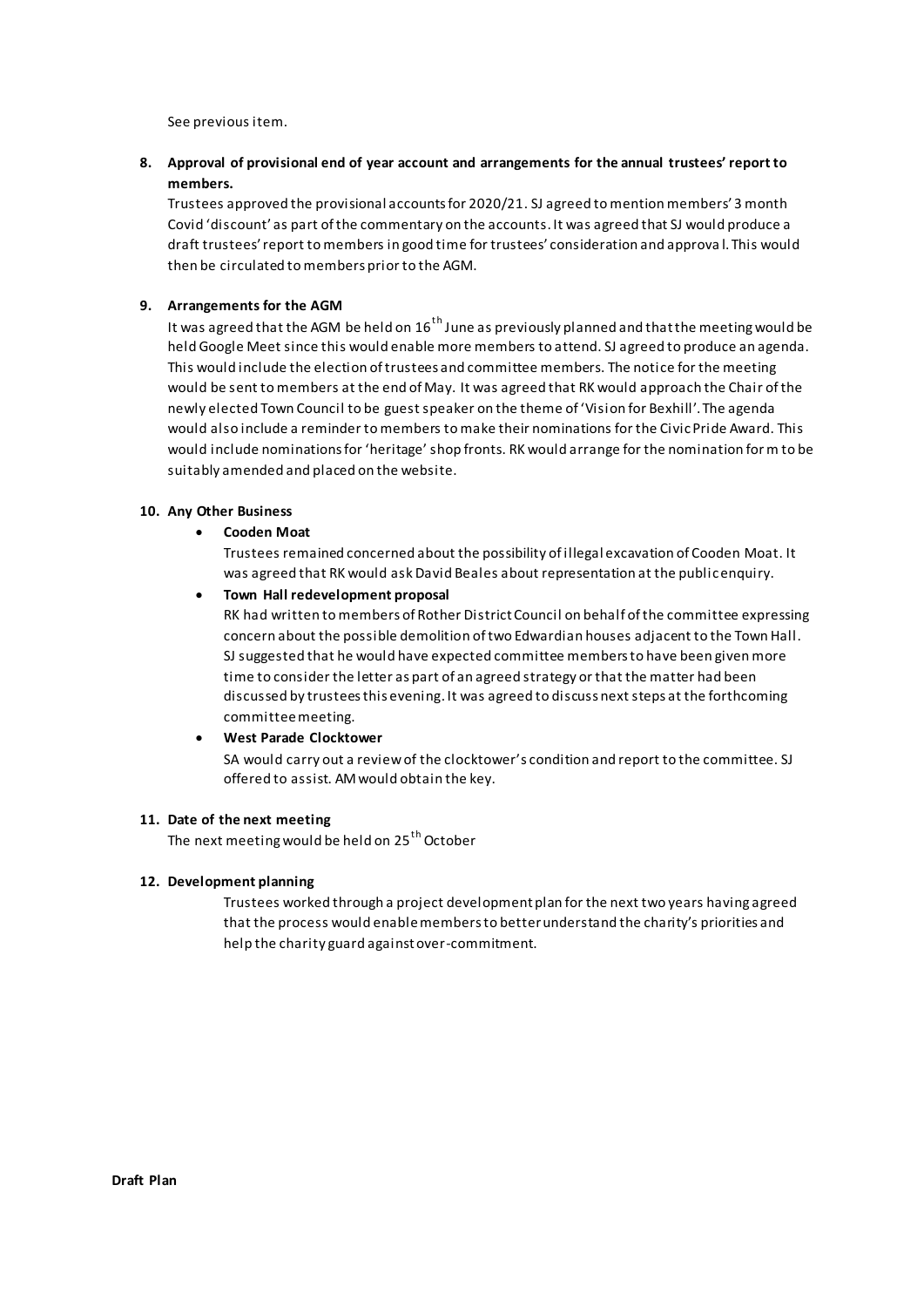| Project                        | Charity aims to<br>which the project<br>relates | <b>Start</b><br>date | <b>Finish</b><br>date | <b>Working</b><br>hours<br>needed | Project<br>leader | Estimated<br>cost from<br><b>BH</b> funds<br>(without<br>grants or<br>sponsorship) |
|--------------------------------|-------------------------------------------------|----------------------|-----------------------|-----------------------------------|-------------------|------------------------------------------------------------------------------------|
| <b>Bandstand</b>               | $1$ and $2$                                     | Sept 20              | Sept. 21              | 1500                              | SA/SJ             |                                                                                    |
| Sainsbury's mural              | $1$ and $2$                                     | June 21              | TBA                   | 100                               | SJ                | £500                                                                               |
| Flag                           | $1$ and $2$                                     | March 21             | Nov 21                | 30                                | SA                | <b>TBA</b>                                                                         |
| Norman's Bay kiosk             | $1$ and $2$                                     | Aug 21               |                       | <b>Unknown</b>                    | SA/RK             | £400                                                                               |
| West Parade<br>clocktower      | $1$ and $2$                                     | Sept 21              | Sept 22               | <b>Unknown</b>                    | <b>SA</b>         |                                                                                    |
| De La Warr Road Bus<br>Shelter | $1$ and $2$                                     | Sept 21              | Sept 22               | 100                               | SJ                | £2000                                                                              |
| <b>RSL</b>                     | $1$ and $2$                                     | Winter<br>21/22      | 2023/4                | Unknown                           | <b>RK</b>         | <b>TBA</b>                                                                         |

Those responsible for each project agreed to produce a project plan for trustees and the committee.

| Notes:             |                                                                                                                                                                                                                                                                                                                  |
|--------------------|------------------------------------------------------------------------------------------------------------------------------------------------------------------------------------------------------------------------------------------------------------------------------------------------------------------|
| Bandstand          | See item 4 of the agenda.                                                                                                                                                                                                                                                                                        |
| Sainsbury's Mural  | SJ would contact Sainsbury's management again in June for permission. Cleaning<br>and restoration costs would be minimal.                                                                                                                                                                                        |
| Flag               | SA had found a possible local manufacturer and would approach her to confirm the<br>flag size for a quotation.                                                                                                                                                                                                   |
| Kiosk              | SA would help to assess the condition of the kiosk and the work required. One<br>option would be to dismantle the kiosk and transport it to the workshop for<br>renovation during the winter of 21/22.                                                                                                           |
| Clocktower         | Re-assess condition and work required in Sept. 2021. (Likely to include electrical<br>work, cleaning and timber renovation.) Undertake most internal works during<br>winter 21/22. Paint externally, as necessary, in summer 22 subject to RDC consents<br>and with reference to the building's original design. |
| <b>Bus shelter</b> | Commission interpretation board. Commission external contractors to repair roof<br>and roof timbers. Volunteers to repair bench, reinstate glazing and paint internally<br>and externally.                                                                                                                       |
| <b>RSL</b>         | Awareness raising underway. Support enlisted. Working group formed. Trinity<br>House supportive. Moral support from RDC. Scoping exercise needed on costs,<br>logistics and the sustainable operation of the attraction.                                                                                         |

## **AOB**

### **East Parade Interpretation Board**

It was agreed to go ahead with a sole sponsor providing £250. The remaining cost (£ 500) would be funded by the charity.

It was agreed to include the sponsor's logo and the maxim 'Aldershaws handmade tiles of Battle (as used on this shelter)' SJ would liaise with the funder, AM would prepare an adjusted design.

**Town Forum**